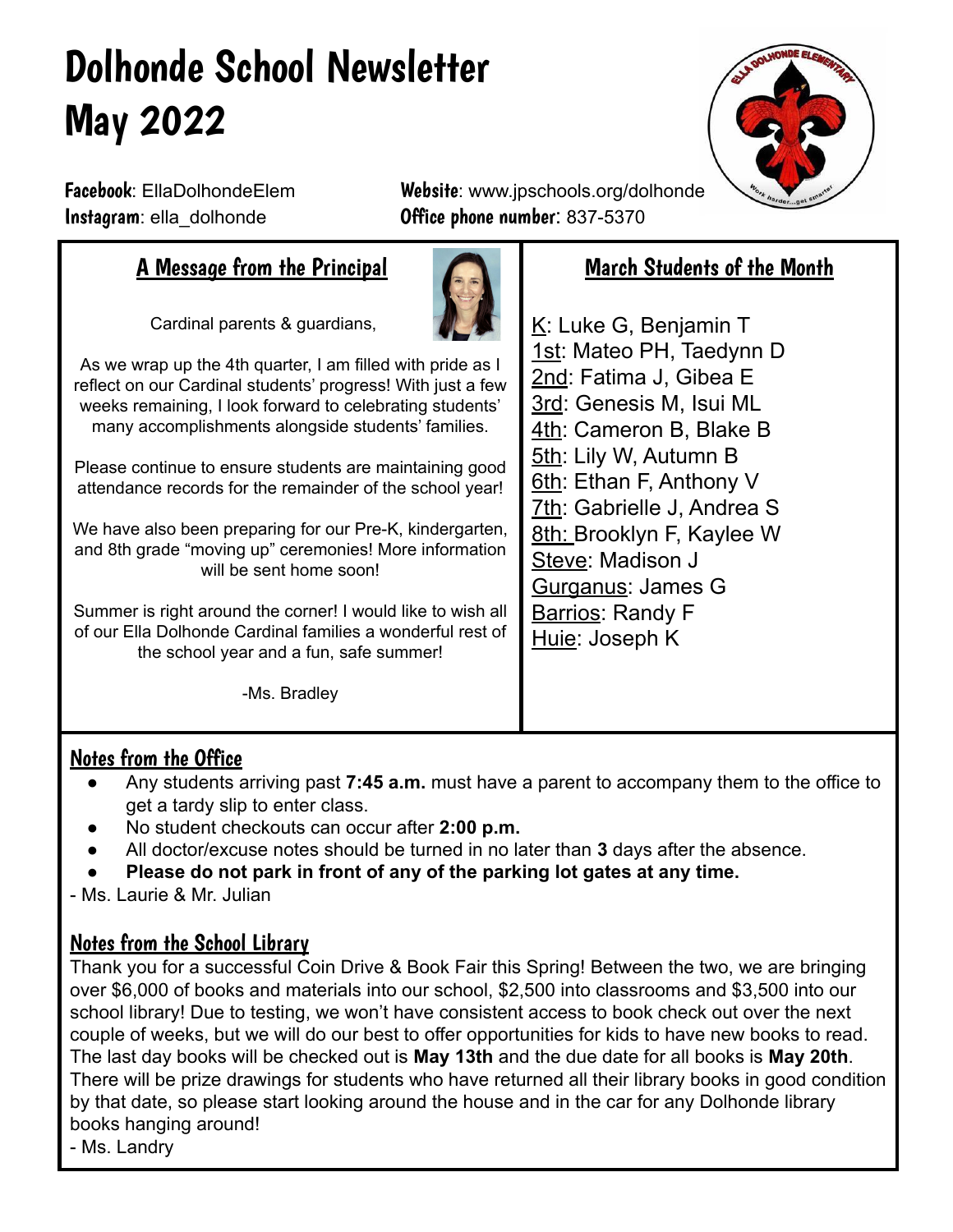### Notes from the School Nurse

Hello, Cardinals! We strongly encourage you to register your child to be able to be tested for COVID-19 at school should the need arise. The link to sign up is <https://home.color.com/covid/sign-up/start?partner=ldh-ell-568-students> - Nurse Autumn

### Notes from PE:

Hi, Cardinal parents! P.E. is finishing the year strong by continuing daily calisthenics, stretches, jogging and an assortment of active games.

- Coach Donley & Coach Meany

### **YouthRun**

Youth Run finished their final race of the year, the Crescent City Classic. Congrats to Mr. May, Dax B, Keira B, and Majari C for training and completing the 6-mile race! Youth Run will have an end of the year party for the students that participated in May! Great work, team! - Coach Meany

### Ballroom Dance

Hello, Cardinals! The 15th Annual Dance Challenge is now on the internet and will begin being televised on COX 8 and AT&T 99 sometime after May 1. The video can be found on the following website: https://vimeo.com/702052654

- Coach Meany

### PreK:

Hello, everyone! I can't believe we are already in our last month of school. It's been such a great year!! Thanks to everyone who came out for our Easter Egg Hunt. We had such a nice time! Just a heads up that our "moving up" ceremony will be **Thursday, May 26th** at **9:00**. We will send you more information soon. We've wrapped up our unit on transportation and are moving onto one of our favorites…animals! Thanks so much for a great year! - Ms. Fran & Ms. Donley

Kindergarten:

Hi, Cardinal parents! Our kindergarteners will be continuing author studies this month. We will focus on asking and answering questions and completing journal prompts. In Math, we will learn about numbers 11-20 and find out how many tens and ones there are. Be on the lookout for information about our end of year ceremony, which will be held on **May 27th** at **9:00**. - Ms. Bridges & Ms. Evola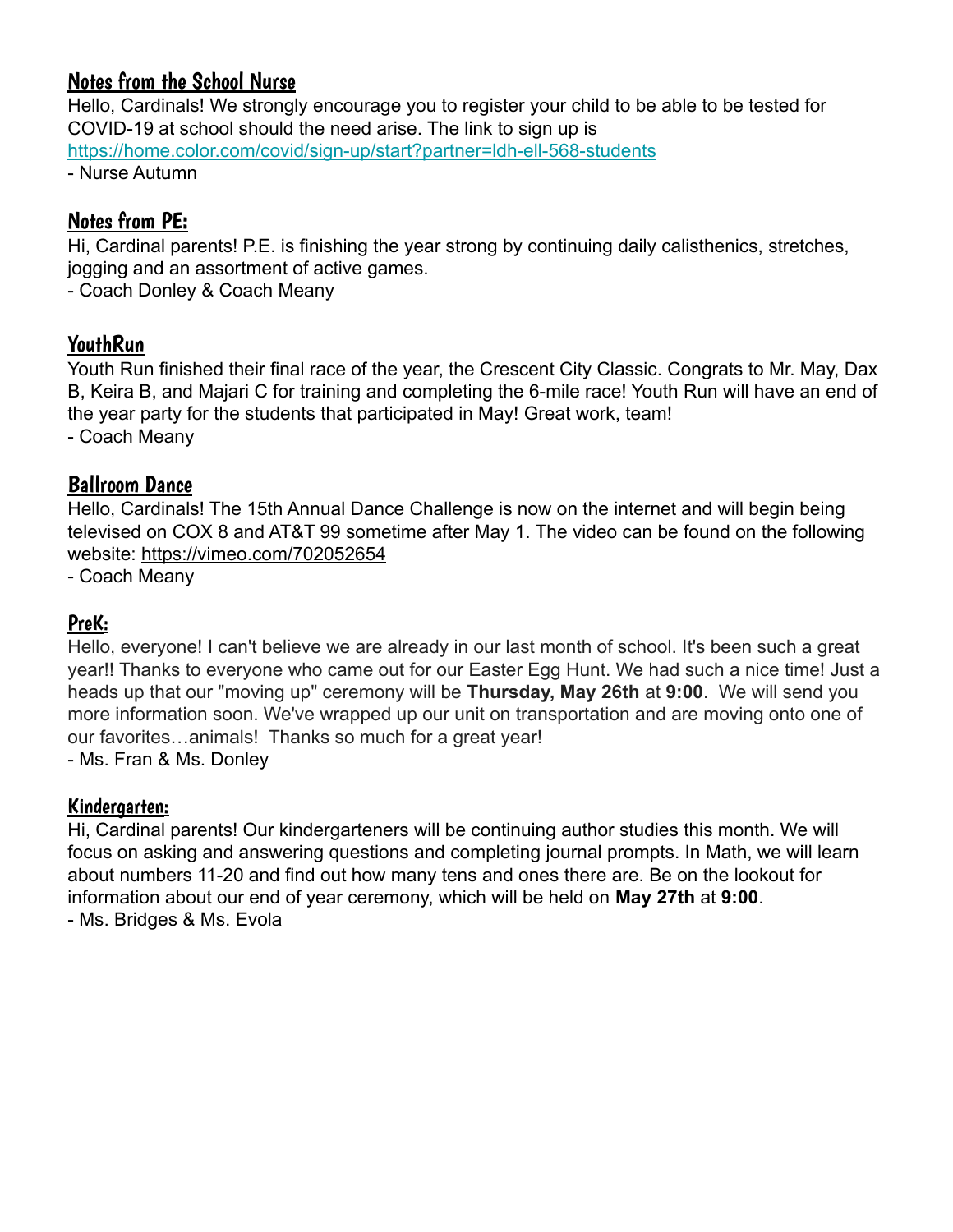### 1st Grade:

Greetings, Cardinals! First grade has enjoyed learning about how the United States became a country. We have practiced adding tens and ones in math. Our end of year reading and math tests will begin soon. Please have your student read the assigned passages and complete math homework nightly. Thanks!

- Ms. Bourgeois & Ms. Holtzclaw

### 2nd Grade:

Hello! The second graders will be working on new Math skills such as graphs, measurement, and money - "honey" . . . in this final stretch. Most of our Math practice drills will include addition with re-grouping and subtraction with un-bundling. Students are also working on decoding new vocabulary words in ELA. Students are expected to write complete sentences with correct capitalization and punctuation. We will work hard on improving each student's fluency rates before moving on to 3rd grade! Please continue to support your child at home with homework. We would also like to encourage you to have your children to read, read, read this summer to keep their skills sharp for next school year. It would be great to visit the public library with your child this summer...especially on those hot days! Thank you for your support throughout this school year. We are so grateful for the opportunity to have worked with your child in second grade! - Ms. Rosato & Ms. Smith

### 3rd Grade:

Our Greetings, Cardinals! Our students worked really hard while preparing for the LEAP tests. They completed written practice tests and used the online practice tests to learn test-taking skills and strategies. The students have learned so much and worked hard to show what they have learned. This month in Math, the students are focusing on polygons. We will explore polygons' attributes including number of sides, parallel lines, and right angles. We will also learn how to determine the area and perimeter of figures. In Science, we will study electric and magnetic forces. The students will be able to explore the relationships of electric and magnetic interactions between two objects not in contact with each other.

- Ms. Crowson, Ms. Tumminello & Ms. Swanson

### 4th Grade

Hi, 4th grade parents & guardians! Fourth grade is just wrapping up LEAP testing and we are excited to get into hands-on Science activities, learning about Percy Jackson and Greek mythology, and planning some exciting field trips with our students! Please be on the lookout for any notices going home, as we have a lot going that we want to keep you in the loop about! - Ms. Avila & Ms. Carpenter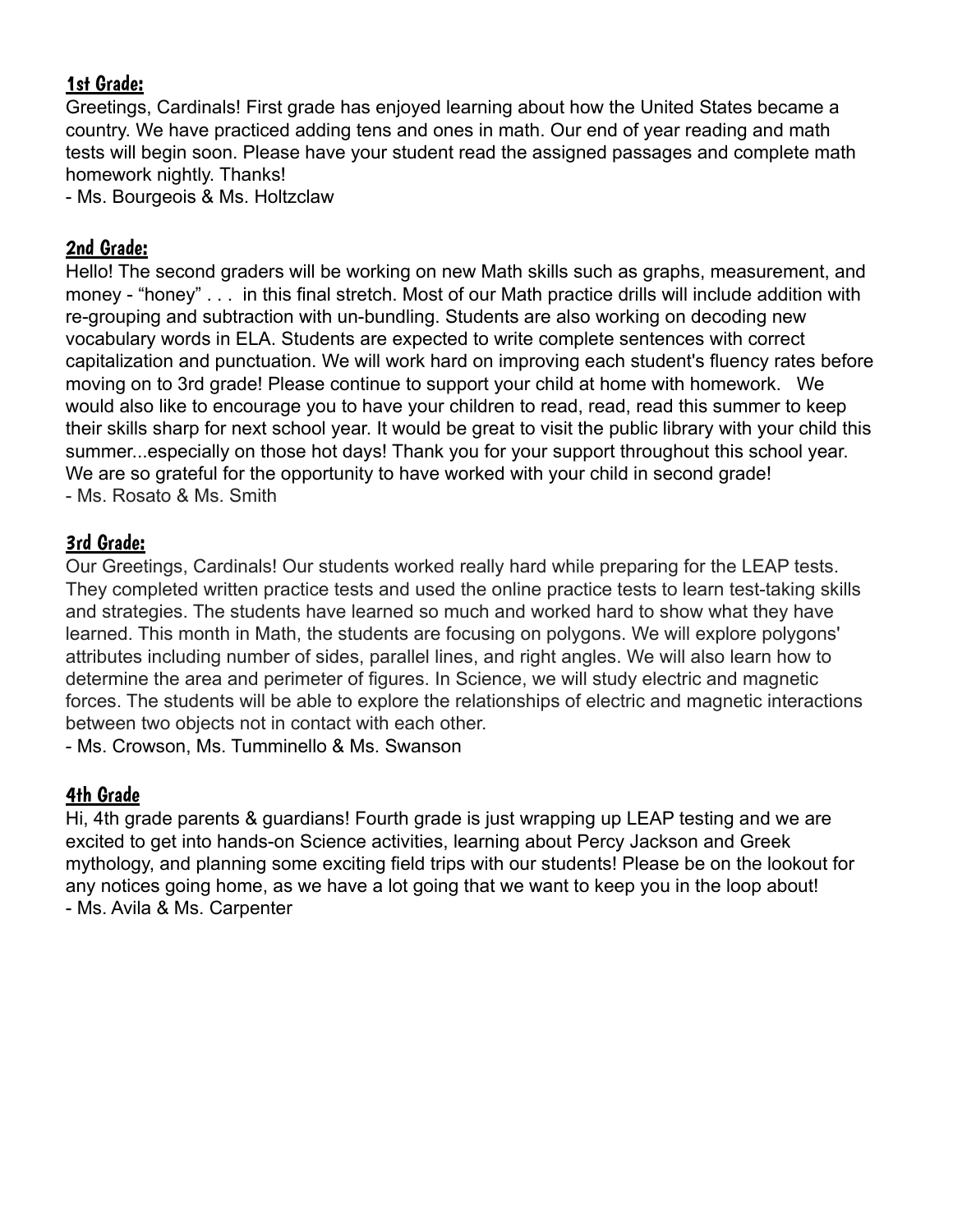### 5th Grade:

Hello, 5th grade parents! April has been an incredibly fun month for our 5th graders. Since we have made our way into the last few standards (Earth Science & coordinate planes), a lot more fun has been called for. We used Oreos to demonstrate the 8 major phases of the moon, and have been playing a great deal of Battleship to navigate our way around the X- and Y-axes in an exciting way. Our students have stayed on course this school year to accomplish set goals in order to reach new heights in ELA and SS. Although this year has been a bit overwhelming, along with the past few years, the students continued to stay positive when presented with challenging tasks throughout. We are prepared to meet the high demands with high stakes testing: LEAP 2025. After testing, we will continue our journey to the land of Narnia, *The Lion, the Witch, and the Wardrobe*, along with our journey to the Middle Ages in Social Studies. Enjoy your summer and read, read, read! - Ms. Autin & Mr. May

### 6th Grade:

Hi, Cardinal parents! We are so proud of our 6th graders! Our 6th graders are ready to tackle the LEAP test! In Math, we'll be learning more about statistics once the LEAP is completed. In Science, we have some fun experiments planned to get our 6th graders ready for next year. We have watched them grow so much this year. Please make sure your children eat well and go to sleep at a decent hour during LEAP testing (May 2-4 & May 9-10) so that they can be at their best and show what they know! After completing LEAP testing, we will finish out the year learning about the Renaissance and reading *The Witch of Blackbird Pond*. We also have a field trip scheduled for May 24th. More information and the permission slip will go out soon! - Ms. Western & Mr. LaBiche

### 7th Grade:

Hi, there! We're jumping with joy that it's time for LEAP. We are practicing our test-taking skills, reviewing all of the major content we have learned throughout the year, and readying ourselves for the big test. In ELA, our seventh graders have started a book club! Each student hand selected one of the following dystopian novels (*The Hunger Games*, *Maze Runner*, *Unwind* & *Uglies*) and each week their groups meet up to read, discuss and summarize their texts. They are super engaged as the novels unfold unexpected twists and turns! In Social Studies, we are learning about the impact of slavery in the United States. Students are being introduced to the different industries and economies in the North and South that developed due to the spread of slavery. During our class discussions, their curious minds have formulated such great, thought-provoking questions! - Ms. Tracie & Mr. Carmichael

### 8th Grade:

Hello, Cardinal parents! The end of our students' elementary school years is right around the corner! We have had visits from East Jefferson, Grace King, and Riverdale High Schools. We participated in an open house at Riverdale, where they showcased their band, club activities, and took us on a tour of the school. Our classes have also been very busy preparing for the LEAP test and working hard to earn and maintain good grades in each subject! Thank you to all of the teachers and support staff who have made our years at Ella Dolhonde memorable and productive! - Ms. Barry & Ms. Meyer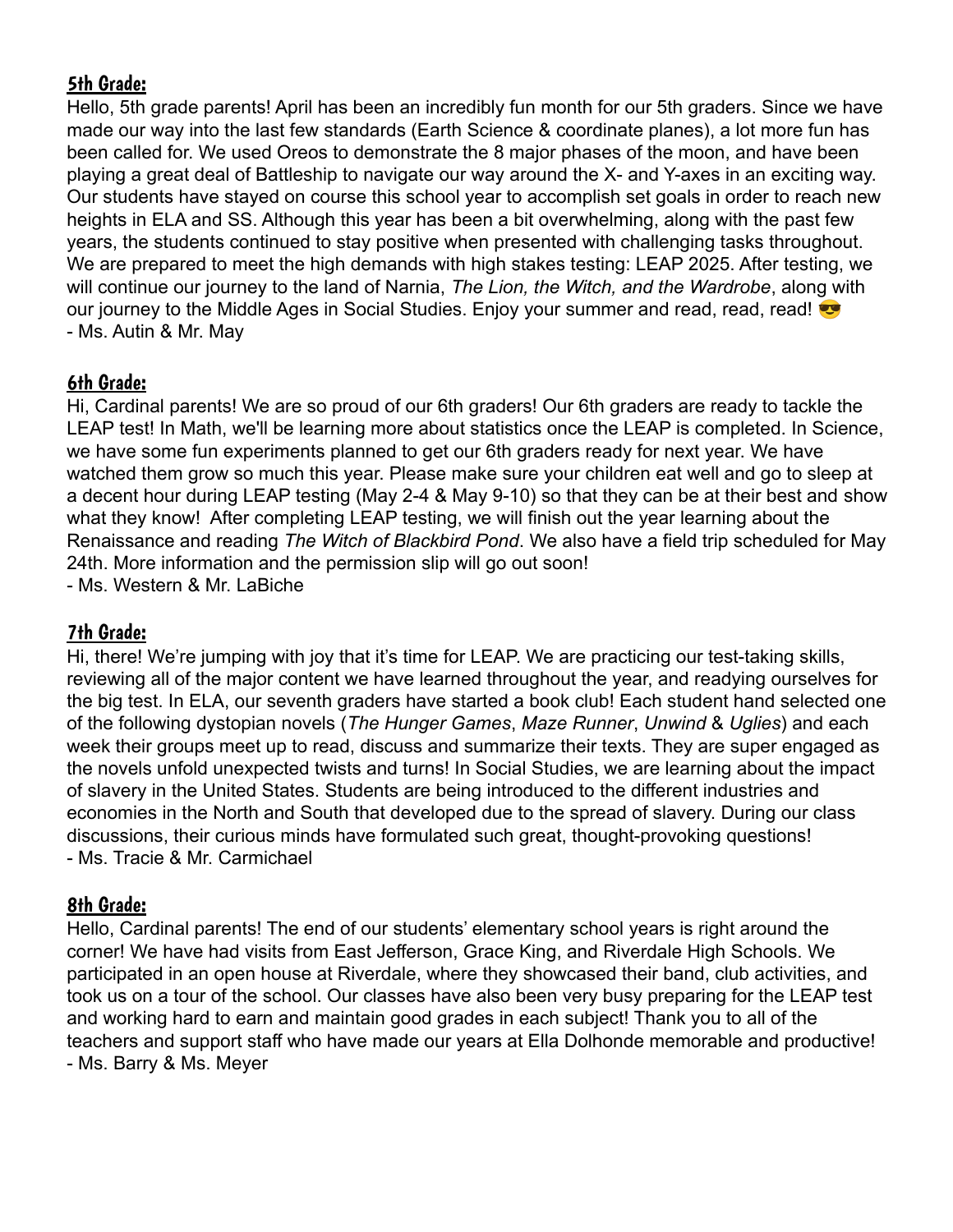# May 2022

| Sun. | <b>Monday</b>                                                                                                    | <b>Tuesday</b>                                                                       | Wednesday                                                                                                    | <b>Thursday</b>                                                     | <b>Friday</b>                                                                                            | Sat. |
|------|------------------------------------------------------------------------------------------------------------------|--------------------------------------------------------------------------------------|--------------------------------------------------------------------------------------------------------------|---------------------------------------------------------------------|----------------------------------------------------------------------------------------------------------|------|
| 1    | 2<br>Dress Down<br>Day with PBIS<br>ticket<br>5th & 6th grade<br><b>LEAP</b> testing<br>PTO Mother's<br>Day Shop | 3<br>5th & 6th grade<br><b>LEAP</b> testing<br>PTO Mother's<br>Day Shop              | 4<br>5th & 6th grade<br><b>LEAP</b> testing<br>8th grade Book<br>Club until 3:35<br>PTO Mother's<br>Day Shop | 5<br>PTO Mother's<br>Day Shop                                       | 6<br>PTO Mother's<br>Day Shop                                                                            | 7    |
| 8    | 9<br>5th & 6th grade<br><b>LEAP</b> testing<br>Dress Down<br>Day with PBIS<br>ticket                             | 10<br>5th & 6th grade<br><b>LEAP</b> testing                                         | 11<br>7th & 8th grade<br><b>LEAP</b> testing<br>8th grade Book<br>Club until 3:35                            | 12 <sub>2</sub><br>7th & 8th grade<br><b>LEAP</b> testing           | 13<br>7th & 8th grade<br><b>LEAP</b> testing                                                             | 14   |
| 15   | 16<br>Dress Down<br>Day with PBIS<br>ticket<br>7th & 8th grade<br><b>LEAP</b> testing                            | 17<br>7th & 8th grade<br><b>LEAP</b> testing                                         | 18<br>8th grade Book<br>Club until 3:35<br>Smoothie Money<br>Due                                             | 19<br>Smoothie Day \$4                                              | 20<br>All school<br>library books<br>due                                                                 | 21   |
| 22   | 23<br>Dress Down<br>Day with PBIS<br>ticket                                                                      | 24                                                                                   | 25<br>8th grade Book<br>Club until 3:35                                                                      | 26<br>Pre-K End of Year<br>Ceremony 9AM                             | 27<br>Kindergarten<br>End of Year<br>Ceremony 9AM<br>Snack Day                                           | 28   |
| 29   | 30<br>NO SCHOOL                                                                                                  | 31<br>Dress Down Day<br>with PBIS ticket<br>8th Grade End of<br>Year Ceremony<br>9AM | Jun 1<br>Early dismissal<br>students 12:05                                                                   | Jun 2<br>Students' Last<br>Day<br>Early dismissal<br>students 12:05 | Jun <sub>3</sub><br>Teachers' Last<br>Day<br>Report Cards &<br>Honor Roll<br>Certificates<br>Mailed Home |      |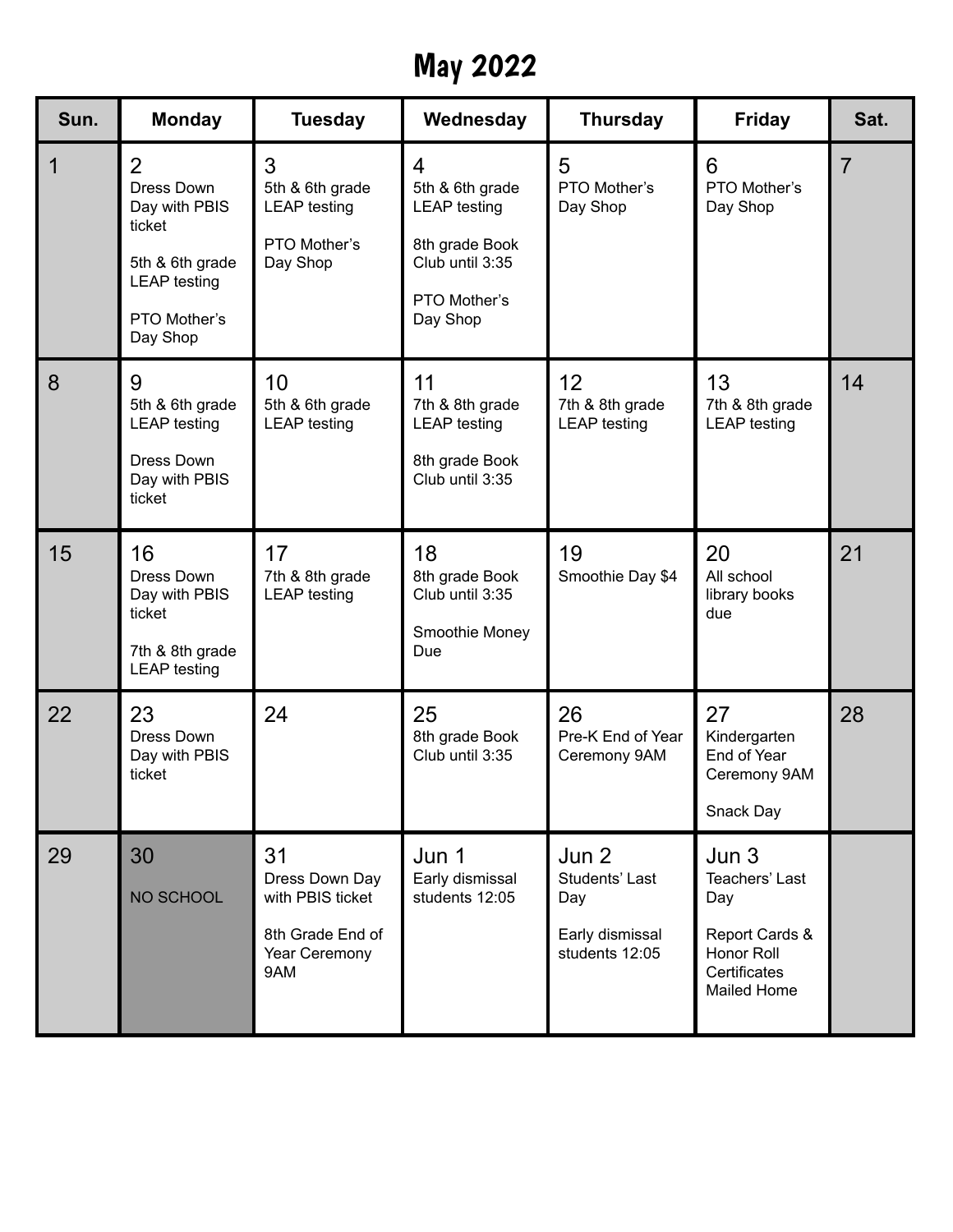# Boletín de la escuela Dolhonde Mayo de 2022

Facebook: EllaDolhondeElem sitio web: www.jpschools.org/dolhonde Instagram: ella dolhonde número de teléfono de la oficina: 837-5370

## Un mensaje de la directora

Cardenales padres y tutores,



A medida que terminamos el cuarto trimestre, ¡me llena de orgullo reflexionar sobre el progreso de nuestros estudiantes de Cardinal! Con solo unas pocas semanas restantes, espero celebrar los muchos logros de los estudiantes junto con las familias de los estudiantes.

¡Continúe asegurándose de que los estudiantes mantengan buenos registros de asistencia durante el resto del año escolar!

¡También nos hemos estado preparando para nuestras ceremonias de "ascenso" de prekínder, kínder y octavo grado! ¡Más información será enviada a casa pronto!

¡El verano está a la vuelta de la esquina! ¡Me gustaría desearles a todas nuestras familias de Ella Dolhonde Cardinal un maravilloso resto del año escolar y un verano divertido y seguro!

### Estudiantes del mes de marzo

K- Luke G, Benjamin T 1er- Mateo PH, Taedynn D 2do- Fatima J, Gibea E 3er- Genesis M, Isui ML 4to- Cameron B, Blake B 5to- Lily W, Autumn B 6to- Ethan F, Anthony V 7mo- Gabrielle J, Andrea S 8vo- Brooklyn F, Kaylee W Steve: Madison J Gurganus:James G Barrios: Randy F Huie: Joseph K

-Sra. Bradley

### Notas de la oficina

Cualquier estudiante que llegue después de las 7:45 a. m. debe tener un padre que acompañe a su hijo a la oficina para obtener un pase de tardanza para ingresar a clase.

No se pueden realizar salidas de estudiantes después de las 2:00 p.m.

Todas las notas del médico/excusa deben entregarse a más tardar 3 días después de la ausencia. No se estacione frente a ninguna de las puertas del estacionamiento en ningún momento.

- Sra. Laurie y Sr. Julian

### Notas de la biblioteca escolar

¡Gracias por la colecta de monedas y la feria del libro exitosas esta primavera! ¡Entre los dos, estamos trayendo más de \$6,000 en libros y materiales a nuestra escuela, \$2,500 a las aulas y \$3,500 a nuestra biblioteca escolar! Debido a las pruebas, no tendremos acceso constante al préstamo de libros durante las próximas dos semanas, pero haremos todo lo posible para ofrecer oportunidades para que los niños tengan nuevos libros para leer. Los libros del último día se sacarán el 13 de mayo y la fecha de vencimiento para todos los libros es el 20 de mayo. Habrá sorteos de premios para los estudiantes que hayan devuelto todos sus libros de la biblioteca en buenas condiciones para esa fecha, ¡así que comience a buscar en la casa y en el automóvil cualquier libro de la biblioteca de Dolhonde que esté repartiendo! - Sra. Landry

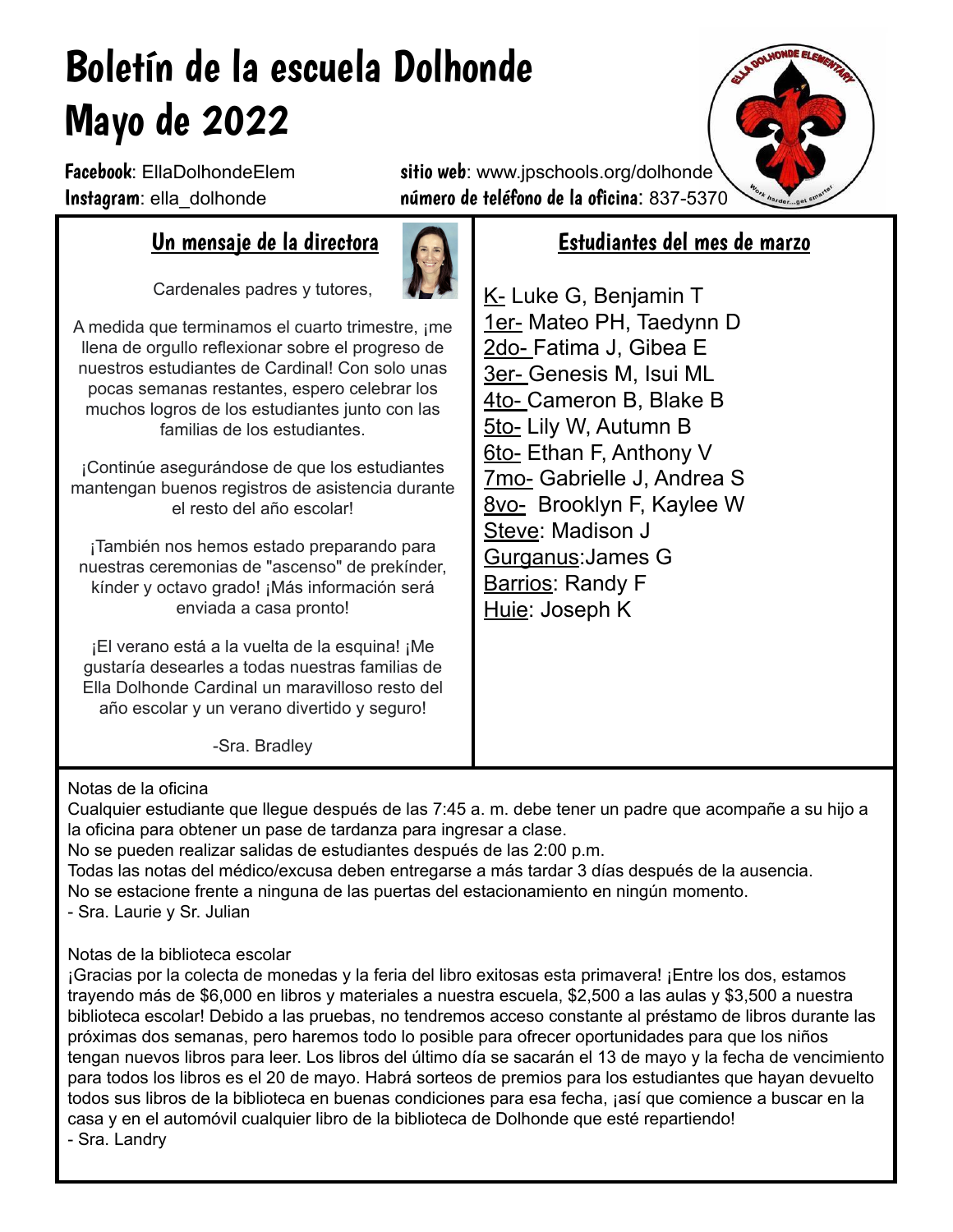### Notas de la enfermera escolar

Le recomendamos encarecidamente que registre a su hijo para poder hacerse la prueba de COVID-19 en la escuela en caso de que surja la necesidad. El enlace para registrarse es https://home.color.com/covid/sign-up/start?partner=ldh-ell-568-students - Enfermera otoño

Notas de educación física:

EDUCACIÓN FÍSICA. está terminando el año con fuerza al continuar con ejercicios diarios de calistenia, estiramientos, jogging y una variedad de juegos activos. - Entrenador Donley y Entrenador Meany

carrera juvenil

Youth Run terminó su última carrera del año, la Crescent City Classic. ¡Felicitaciones al Sr. May, Dax B, Keira B y Majari C por entrenar y completar la carrera de 6 millas! La Carrera de la Juventud tendrá una fiesta de fin de año, para los estudiantes que participaron, en mayo. - Entrenador malo

#### Baile de salón

El 15.º Desafío Anual de Baile ya está en Internet y comenzará a ser televisado en COX 8 y AT&T 99 a veces después del 1 de mayo. El video se puede encontrar en el siguiente sitio web: https://vimeo.com/702052654

- Entrenador malo

### Prekínder:

Hola a todos,

No puedo creer que ya estemos en nuestro último mes de clases. ¡¡Ha sido un gran año!! Gracias a todos los que vinieron a nuestra búsqueda de huevos de Pascua. Tuvimos un tiempo tan agradable. Solo un aviso de que nuestra ceremonia de "ascenso" será el jueves 26 de mayo a las 9:00. Le enviaremos más información en una fecha posterior. Hemos terminado nuestra unidad de transporte y nos estamos moviendo hacia uno de nuestros favoritos, ¡Animales! ¡¡Muchas gracias por un gran año!!

- Sra. Fran y Sra. Donley

Jardín de infancia:

Los estudiantes de kindergarten continuarán sus estudios de autor este mes. Nos centraremos en hacer y responder preguntas y completar las indicaciones del diario. En matemáticas, aprenderemos sobre los números del 11 al 20 y descubriremos cuántas decenas y unidades hay. Esté atento a la información sobre nuestra ceremonia de fin de año, que se llevará a cabo el 27 de mayo a las 9 a.m.

- Sra. Bridges y Sra. Evola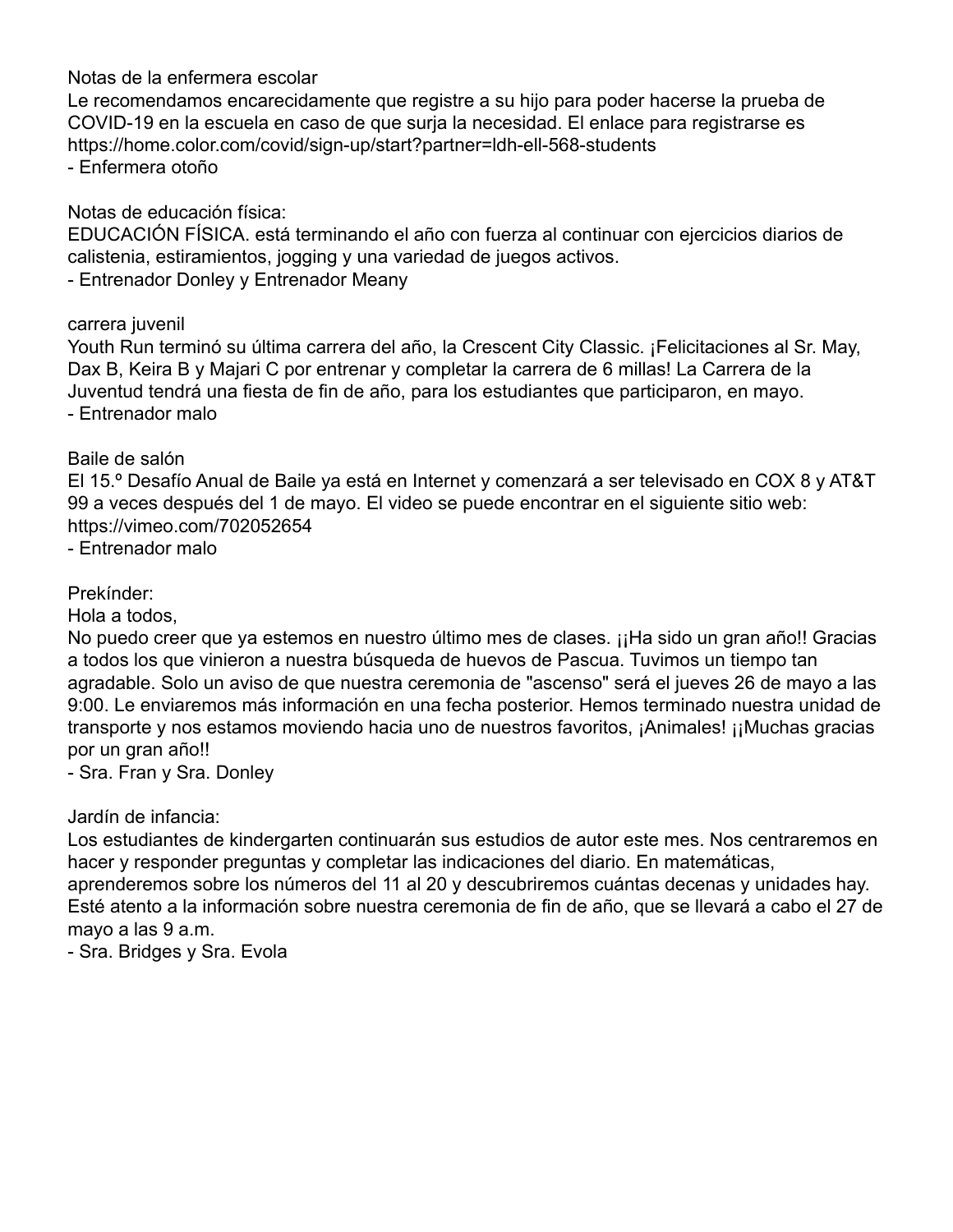### 1er grado:

El primer grado ha disfrutado aprendiendo cómo Estados Unidos se convirtió en un país. Hemos practicado la suma de decenas y unidades en matemáticas. Las pruebas de lectura y matemáticas de fin de año comenzarán pronto. Haga que su estudiante lea los pasajes asignados y complete la tarea de matemáticas todas las noches.

- Sra. Bourgeois y Sra. Holtzclaw

### 2do. grado:

Los estudiantes de segundo grado estarán trabajando en nuevas habilidades matemáticas como gráficos, medidas y dinero - 'miel'. . . en este tramo final. La mayoría de nuestros ejercicios de práctica de matemáticas incluirán suma con reagrupación y resta con desagregación. Los estudiantes también están trabajando en la decodificación de nuevas palabras de vocabulario en ELA. Se espera que los estudiantes escriban oraciones completas con mayúsculas y puntuación correctas. ¡Trabajaremos arduamente para mejorar el índice de fluidez de cada estudiante antes de pasar al tercer grado! Continúe apoyando a su hijo en casa con la tarea. También nos gustaría alentarlo a que haga que su hijo lea, lea y lea este verano para mantener sus habilidades afiladas para el próximo año escolar. Sería genial visitar la biblioteca pública con su hijo este verano... ¡especialmente en los días calurosos! Gracias por su apoyo a lo largo de este año escolar. Estamos agradecidos por la oportunidad de haber trabajado con su hijo en segundo grado. - Sra. Rosato y Sra. Smith

### 3er grado:

Nuestros estudiantes trabajaron muy duro mientras se preparaban para las pruebas LEAP. Completaron exámenes de práctica escritos y utilizaron los exámenes de práctica en línea para aprender habilidades y estrategias para tomar exámenes. Los estudiantes han aprendido mucho y han trabajado duro para mostrar lo que han aprendido. Este mes en Matemáticas, los estudiantes se están enfocando en polígonos. Exploraremos los atributos de los polígonos, incluido el número de lados, las líneas paralelas y los ángulos rectos. También aprenderemos a determinar el área y el perímetro de figuras. En Ciencias, estudiaremos las fuerzas eléctricas y magnéticas. Los estudiantes podrán explorar las relaciones de interacciones eléctricas y magnéticas entre dos objetos que no están en contacto entre sí.

- Sra. Crowson y Sra. Alley

### Cuarto grado

¡Hola padres y tutores de cuarto grado! ¡El cuarto grado acaba de terminar Leap y estamos emocionados de participar en actividades prácticas de Ciencias, aprender sobre Percy Jackson y la mitología griega, y planear emocionantes excursiones con nuestros estudiantes! Esté atento a cualquier aviso que se envíe a casa, ¡tenemos mucho que hacer y queremos mantenerlo informado!

- Sra. Ávila y Sra. Carpenter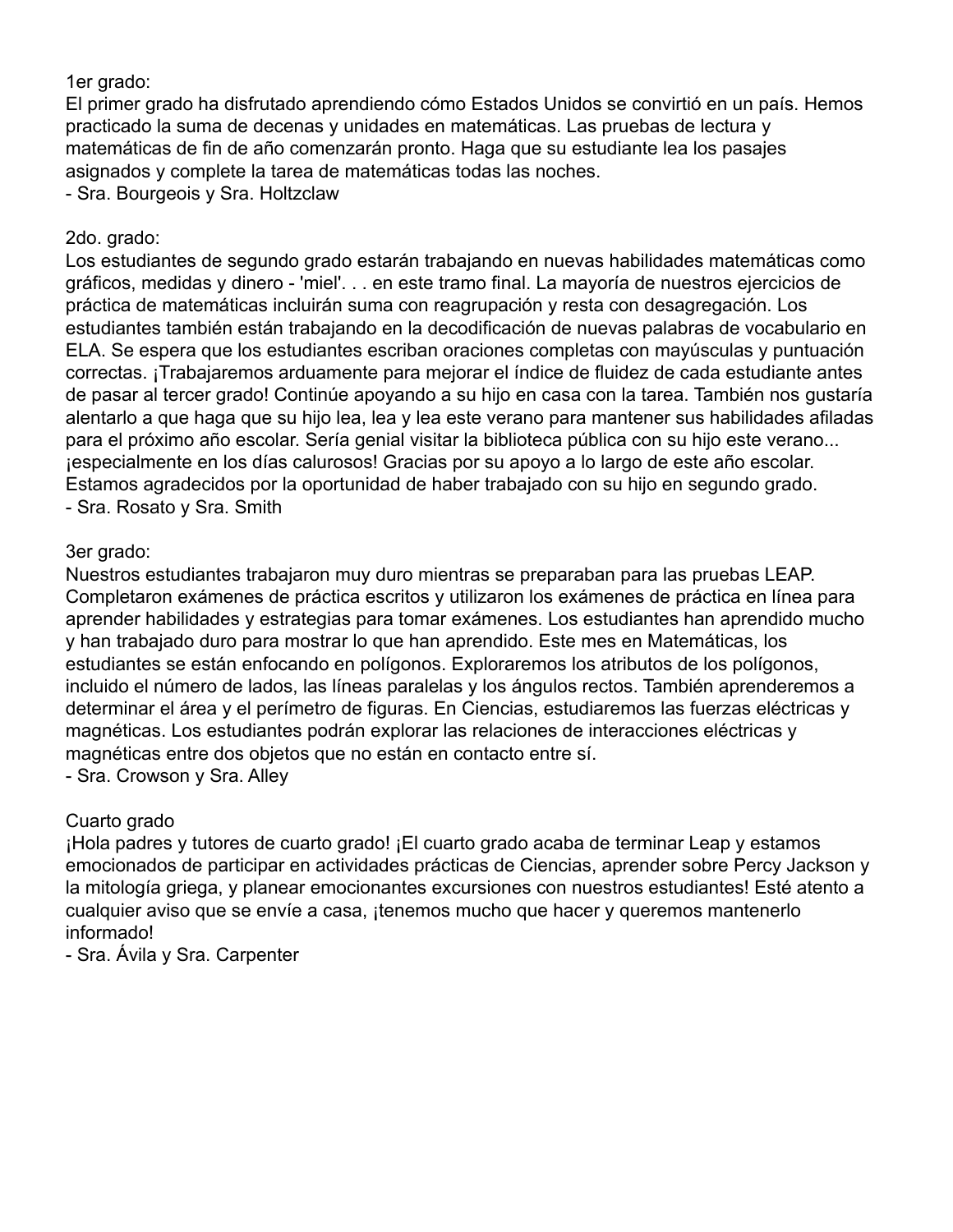### 5to grado:

Abril ha sido un mes increíblemente divertido para nuestros alumnos de quinto grado. Desde que llegamos a los últimos estándares (Ciencias de la Tierra y planos coordinados), se ha pedido mucha más diversión. Usamos Oreos para demostrar las 8 fases principales de la luna, y hemos estado jugando mucho a Battleship para navegar por los ejes X e Y de una manera emocionante. Nuestros estudiantes se han mantenido en curso este año escolar para lograr las metas establecidas para alcanzar nuevas alturas en ELA y SS. Aunque este año ha sido un poco abrumador, junto con los últimos años, los estudiantes continuaron siendo positivos cuando se les presentaron tareas desafiantes en todo momento. Estamos preparados para satisfacer las altas demandas con pruebas de alto riesgo, LEAP 2025. Después de las pruebas, continuaremos nuestro viaje a la tierra de Narnia, El león, la bruja y el armario, junto con nuestro viaje a la Edad Media en sociedad. estudios. Disfruta tu verano y lee, lee, lee

- Sra. Autin y Sr. May

### 6to grado:

¡Estamos muy orgullosos de nuestros alumnos de sexto grado! ¡Nuestros alumnos de sexto grado están listos para abordar el SALTO! En matemáticas, aprenderemos más sobre estadísticas una vez que termine el LEAP. En ciencia, tenemos planeados algunos experimentos divertidos para preparar a nuestros alumnos de 6º grado para el próximo año. Los hemos visto crecer mucho este año. ¡Asegúrese de que su hijo coma bien y se acueste a una hora decente durante las pruebas LEAP (del 2 al 4 de mayo y del 9 al 10 de mayo) para que pueda estar lo mejor posible y demostrar lo que sabe! Después de completar las pruebas LEAP, terminaremos el año aprendiendo sobre el Renacimiento y leyendo La bruja de Blackbird Pond. También tenemos una excursión programada para el 24 de mayo. Más información y la hoja de permiso saldrán pronto. - Sra. Western y Sr. LaBiche

### Séptimo grado:

Estamos saltando de alegría porque es hora de LEAP. Estamos practicando nuestras habilidades para tomar exámenes, revisando todo el contenido principal que hemos aprendido durante el año y preparándonos para el gran examen. ¡En ELA, nuestros alumnos de séptimo grado han comenzado un club de lectura! Cada estudiante seleccionó a mano una de las siguientes novelas distópicas (Los juegos del hambre, Maze Runner, Unwind & Uglies) y cada semana sus grupos se reúnen para leer, discutir y resumir su texto. ¡Están súper comprometidos a medida que la novela desarrolla giros y vueltas inesperados! En Estudios Sociales, estamos aprendiendo sobre el impacto de la esclavitud en los Estados Unidos. Los estudiantes están siendo introducidos a las diferentes industrias y economías en el Norte y el Sur que se desarrollaron debido a la expansión de la esclavitud. ¡Durante nuestras discusiones en clase, sus mentes curiosas han formulado preguntas tan grandiosas que invitan a la reflexión!

- Sra. Tracie y Sr. Carmichael

### Octavo grado:

¡El final de nuestros años de escuela primaria está a la vuelta de la esquina! Hemos recibido visitas de las escuelas secundarias East Jefferson, Grace King y Riverdale. Participamos en una jornada de puertas abiertas en Riverdale, donde exhibieron su banda, las actividades del club y nos llevaron a recorrer la escuela. ¡Nuestras clases también han estado muy ocupadas preparándose para el examen LEAP y trabajando arduamente para tener buenas calificaciones en cada materia! Gracias a todos los maestros y personal de apoyo que han hecho que nuestros años en Ella Dolhonde sean memorables y productivos.

- Sra. Barry y Sra. Meyer